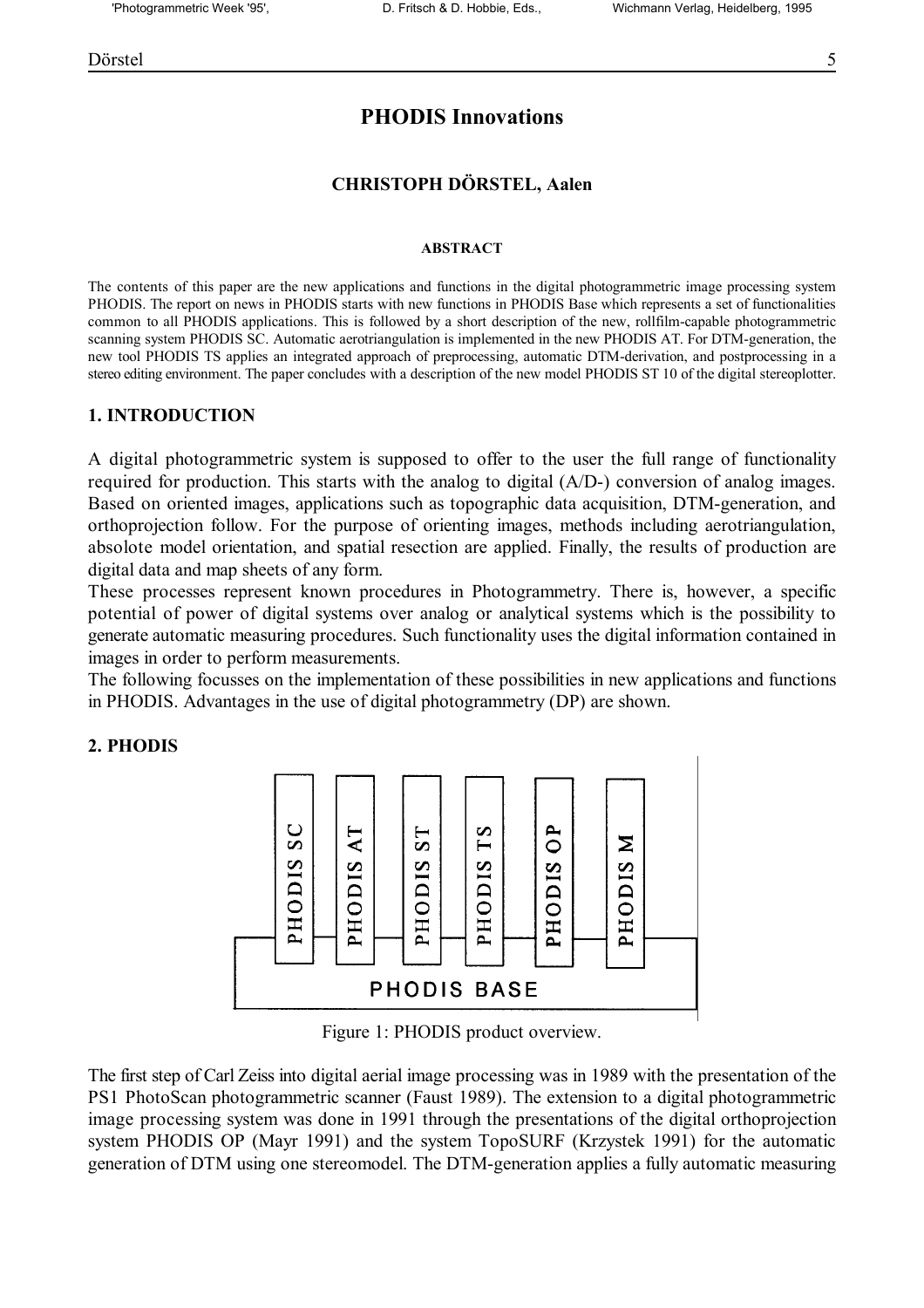method. This capability is one of the main features of DP. The generated DTMs were primarily used in orthophoto-generation. The introduction of the PHODIS ST digital stereoplotter opened the way to do data acquisition on such a device as well. Based on this package, new features and robust automatic procedures are implemented in new PHODIS applications. Figure 1 gives a schematic product overview of PHODIS and expresses the common base.

### **2. 1 PHODIS Basis**

#### **2.1.1 Automatic interior orientation (AIO)**

The automatic interior orientation procedure is integrated into PHODIS Base (Willkomm and Dörstel 1994) which is an essential part of every PHODIS application (see figure 1). The method searches the fiducials by correlating a fiducial pattern with the image in a strategic approach. This way it determines the coordinates of the fiducials in the pixel coordinate system of the digital image (Schickler 1995). AIO is capable of recognizing the rotation of the image in the file. There are 8 situations possible. By localizing an unsymmetry pattern in the image it is possible to determine the situation of the image in the file. Furthermore, AIO can detect if the image is a diapositive or a negative. The robust estimation of the transformation parameters from the pixel coordinate system into the photo coordinate system contains criteria which allow the process to automatically either accept or neglect the results. AIO comes prepared for a variety of aerial cameras.

### **2.1.2 Automatic relative Orientation (ARO)**

The stereo model setup is done either in a one-step procedure, applying the bundle solution for one model, or it is carried out as a two-step procedure with relative and absolute orientations. The latter procedure is commonly used e.g. in analytical stereoplotters. The process of relative orientation is based on the determination of conjugate points, so-called tie-points. This task can be performed in DP by an automatic process and is called the *automatic relative orientation*. Such a principle is integrated in PHODIS. It is composed of several steps the keywords of which are *image pyramids*, *feature extraction*, *feature matching*, *feature tracking*, and *robust parameter estimation* (Tang and Heipke 1994, 1993). ARO reduces the required time for interactive work with the system thus freeing up the operator. Due to the large number of conjugate points, e.g. 200, there is a high redundancy in the adjustment process. This ensures stable results, and, provided that good measurements were possible, one can obtain stereomodels with residual parallaxes of about 3 to 5 µm - a range of values which is comparable to results from relative orientations on analytical stereoplotters. However, the redundnacy usually is an order of magnitude higher in ARO. The absolute model orientation is reduced to the manual determination of ground control points. This procedure is called the manual bundle orientation (MBO) in PHODIS. Tie-point measurements of ARO are imported into MBO as additional observations.

### **2.1.3 Interfaces**

The technology of digital photogrammetry is - with the exception of the scanning system - based on algorithms only and thus based on computers. All applications are software solutions only. The scanner is the only hardware required. The common perception of software is that it has the property of being adapted and extended easily. To a certain extent this is correct. For the user it has the advantage that he can solve special integration tasks himself, if he has access to appropriate interfaces. For this purpose an *open system* is required which allows access to all user-relevant information. PHODIS achieves this by default as it comes with open interfaces to its libraries for import and export of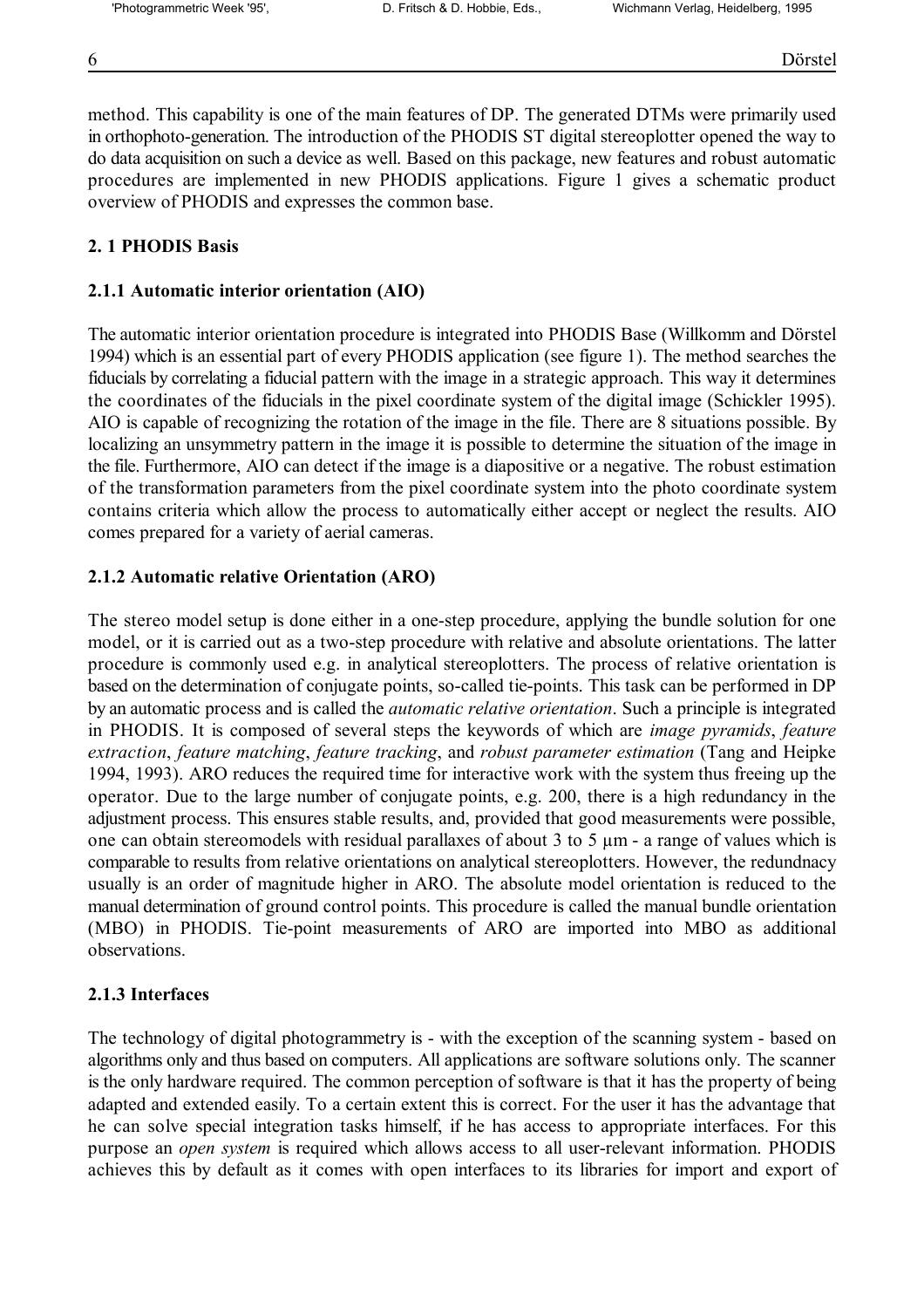photogrammetric data. Data exchange can take place directly, or via ASCII-files or binary files. The user has the opportunity to access e.g. image data, ground control data, camera data, project data, and model data. With an extra library it is possible to get access to the command syntax of the PHODIS ST digital stereoplotter with the possibility of superimposing colored vectors in the stereomodel.

## **2.2 PHODIS SC**

The requirements for a photogrammetric scanner contain technical and application-specific aspects. Important technical features of such a device are geometric and radiometric quality as well as the quality of color reproduction. From the point of view of the application, the following items are of special interest:

- The possibility to *operate the scanner without human interaction* over a longer period of time
- The generation of *photogrammetric digital images* for the direct use in other applications

This type of functionality is implemeted in the new photogrammetric scanning system PHODIS SC (Mehlo 1995). The operation without human interaction is possible through the *autowinder*, a retrofittable rollfilm attachment to the scanner base unit. This device allows the use of uncut rollfilm. The user is able to scan images from the roll film in an arbitrary order. The limiting factor is the available disk space. Otherwise the scanner can process in unattended mode. The potential connection to an image archiving system opens the possibility of a highly production-oriented scanning system. This way huge data volumes as used e.g. in automatic aerotriangulation can be handled and processed. The generation of *photogrammetric digital images* can be achieved in a postprocessing step. Here automatic processes are gathered and started as batch jobs. Such processes can be e.g. the generation of image pyramids, the automatic interior orientaiton, or histogram modifications. Storage of flight information and the generation of an overview image are done as well in this step.

# **2.3 PHODIS AT**

One of the main features of DP is the automation of measuring processes by the use of image processing techniques. This has made possible the development of the automatic aerotriangulation (AAT). AAT is presented as a new member of the PHODIS family of applications in PHODIS AT (Mayr 1995). The basic approach of conventional aerotriangulation consisting of the steps *block definition*, *measurement*, and *block computation* remains the same in AAT. However, within block preparation and measurements many changes took place. The method of block computation is unaffected by AAT. Existing bundle block adjustment programs can be continued to be used in AAT. Block preparation in AAT uses as input data the flight identification of the images, the image numbers, the approximations of the coordinates of the projection centers, and the approximate values of the orientation angles κ. These data determine the geometry of the image block approximately. The block is inspected visually using a wire frame representation of all images in the block. During the block preparation in conventional aerotriangulation the block is tied together by interactively *selecting images*, *selecting tie-points to-be-determined*, and *pugging*, i.e. doing the *point transfer*. In AAT the block is tied together in the measurement phase automatically.

Prerequisites for automatic measurement in AAT are image pyramids. The connection between the images of the block is done automatically in the higher (lower resolution) pyramid levels. This step is called the *generation of the topology* of the block. The algorithm applied is a modified automatic relative orientation. Due to the fact that only higher pyramid levels are involved, this step can be done for the whole block. Ground control points and new object points are measured manually in the original images. The methods of least squares matching or feature based matching are applied as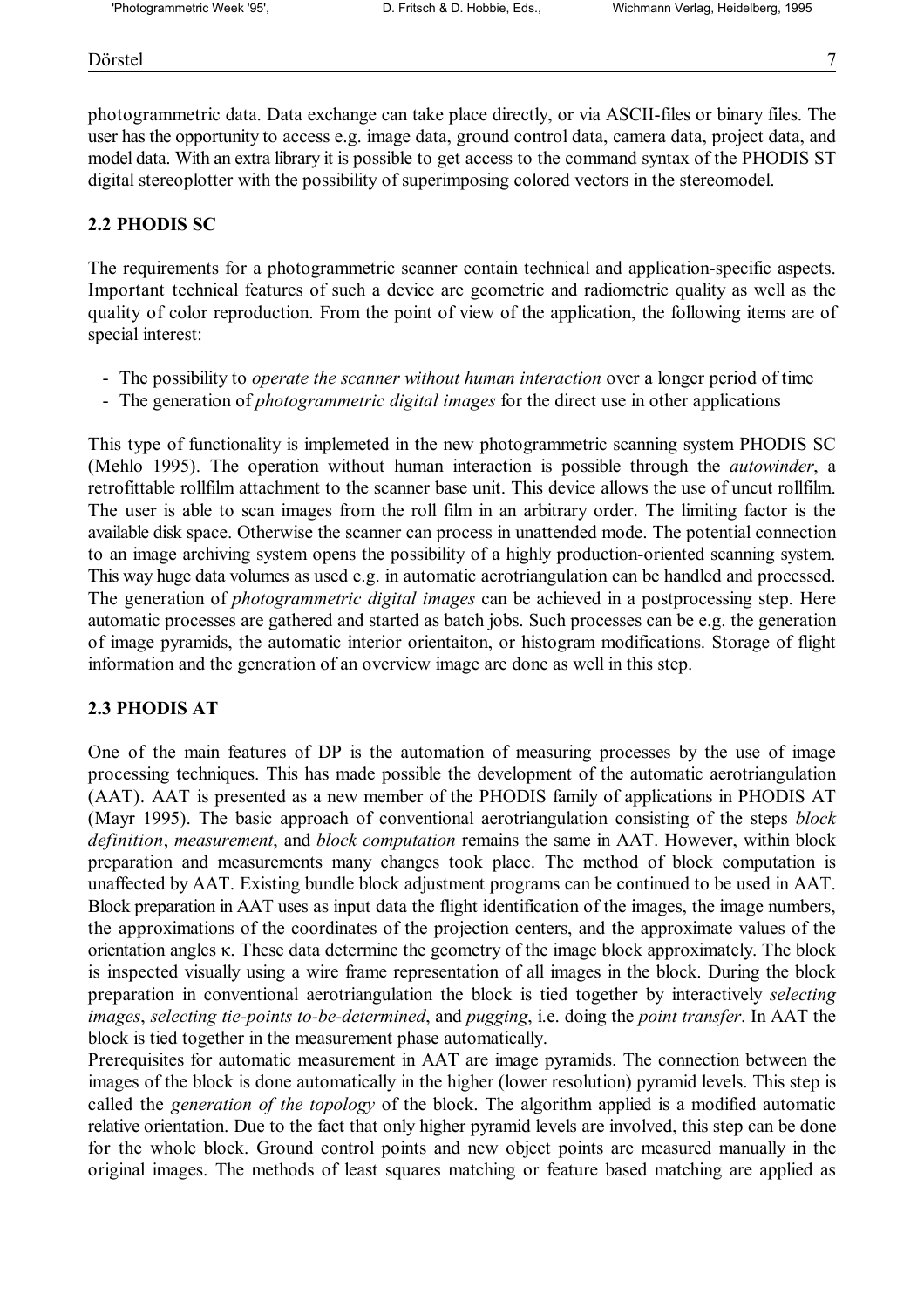measurement techniques in manual measurement. The manual measurement mode is part of PHODIS AT and allows the measurment of any type of point e.g. for the purpose of quality control measurements and repeated measurements of already measured points.

# **2.4 PHODIS TS**

The automatic generation of digital terrain models (DTM) is almost a standard feature of a DP-workstation. The elevations are derived by a matching process which can be considered as robust and field proven. The DTM-generation is done with PHODIS TS. It contains the components *digital stereoplotter*, *DTM-verification* and *TopoSURF*.

# **2.4.1 Digital stereoplotter**

The functionality of the digital stereoplotter is used as the tool for model setup. It also enables this application to per form interactive DTM-preprocessing and DTM-postprocessing which in combination represent the DTM-verification. The ability of superimposing colored vectors in stereo offers the visual inspection of the DTM itself. Thus, for an environment for DTM-generation the digital steroplotter is required.

# **2.4.2 DTM-Verification**

This component of PHODIS TS kind of triggers the main work flow in automatic DTM-generation. DTM-verification requires a stereomodel in which, in the DTM-preprocessing step, three-dimensional morphological data are collected. The following morphological features are of special interest.

- Points of singularity
- Break lines
- Cutout area polylines

Morphological information is of importance to the DTM-generation process. It defines the constraints. within

Figure 2: PHODIS TS main components. the derivation of the raster-DTM. DTM-postprocessing, better called quality control of the DTM, takes the resulting

raster-DTM and analyzes it. It is possible to superimpose in color the DTM over the stereomodel. Visual inspection is then carried out. DTM-points can be picked, moved, deleted, measured additionally or simply inspected.

# **2.4.3 TopoSURF**

The automatic DTM-generation is composed of the four steps image pyramid generation, feature extraction, feature matching, and robust finite element adjustment for the raster-DTM-generation. The procedure is discussed in detail e.g. in Krzystek 1991.

With this environment the user can easily collect additional information, start the automatic DTM-generation process, and perform quality control. The stereo capability is an essential part of this

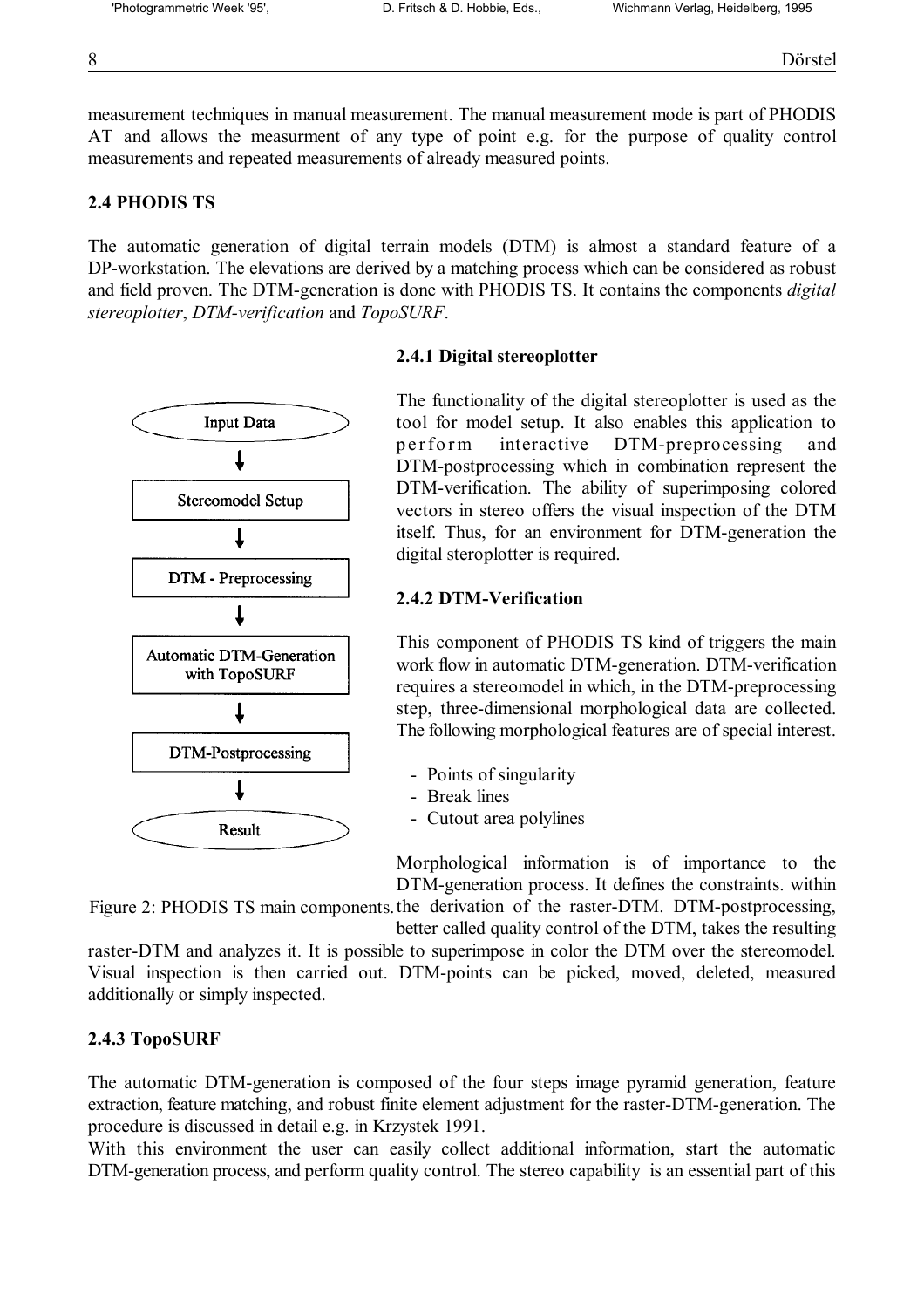#### Dörstel and de en 1982 en 1982 en 1982 en 1982 en 1983 en 1982 en 1983 en 1984 en 1983 en 1984 en 1984 en 198

concept. The raster-DTM can be used in PHODIS OP or for on-line elevation interpolation in PHODIS M.

## **2.5 PHODIS ST 10**

The digital steroplotter PHODIS ST is now available in two models. In both cases the computer platform is Silicon Graphics (Dörstel and Willkomm 1994). The models differ in the way thy display the stereomodel.

- PHODIS ST 10 moving image fixed cursor (MIFC)
- PHODIS ST 30 fixed image moving cursor (FIMC)

PHODIS ST 10 is new. The images are moving in subpixel steps, and the floating mark is fixed in the center of the field of view. In addition to this capability, PHODIS ST 10 can display stereo scenes without having the requirement of pre-computing epipolar images. This saves computing time which, depending on the image parameters and computer speed, can be 30 or more minutes per image. It also saves disk space which can add up to several hundreds of megabytes of savings. Dynamic measurments especially e.g. contour line following are improved by this mode of displaying stereo scenes in a digital stereoplotter.

## **3. CONCLUSIONS AND OUTLOOK**

PHODIS offers all appplications and function of a powerful digital photogrammetric product family. The homogeneous data flow is given on a standard hardware platform. Automatic procedures are integrated wherever they are robust. They are a fundamental part of the concept behind PHODIS.

Currently the requirement for huge amounts of storage capacities in some applications is still an open issue. The use of data compression methods might be a solution to a certain extent. However, non-reversible data compression techniques - and only those deliver acceptable data reduction values - can result in unacceptable loss of image information (Jaakola and Orava 1994). An alternative to this approach might be the implementation of a jukebox-based data archiving system. Storage media can be e.g. EXAByte, DAT, or rewritable magneto-optical CDs. Such a system could be connected to the scanner system which appears to be very helpful in unattended scanning mode. An alternative to a jukebox system can be a disk array. In conjunction with aerotriangulation, another use of such a mass storage device is feasible.

For the time being, the integration of field experience and further robust automatic procedures are important to DP. The operator is freed more and more from standard tasks in order to use his experience to take the decisions which an algorithm is not yet capable of.Automatic ground control point recognition, object extraction and line following in arial large scale images are amongst other subjects main areas of focus to the research community e.g. Heipke et al 1994, Gülch 1994, Fuchs 1995. PHODIS is prepared to implement such features.

### **4. REFERENCES**

- Dörstel, C. and P. Willkomm (1994): Automating Photogrammetric Operations and Workstation Design, International Archives of Photogrammetry and Remote Sensing, Vol. 30, Part 3/1, pp. 188-193.
- Faust, H. (1989): Digitization of Photogrammetric Images, Proceedings of the 42nd Photogrammetric Week, Stuttgart, pp. 69-78.

Fuchs, C. (1995): Feature Extraction, Proceedings of the 2nd Course in Digital Photogrammetry, Bonn.